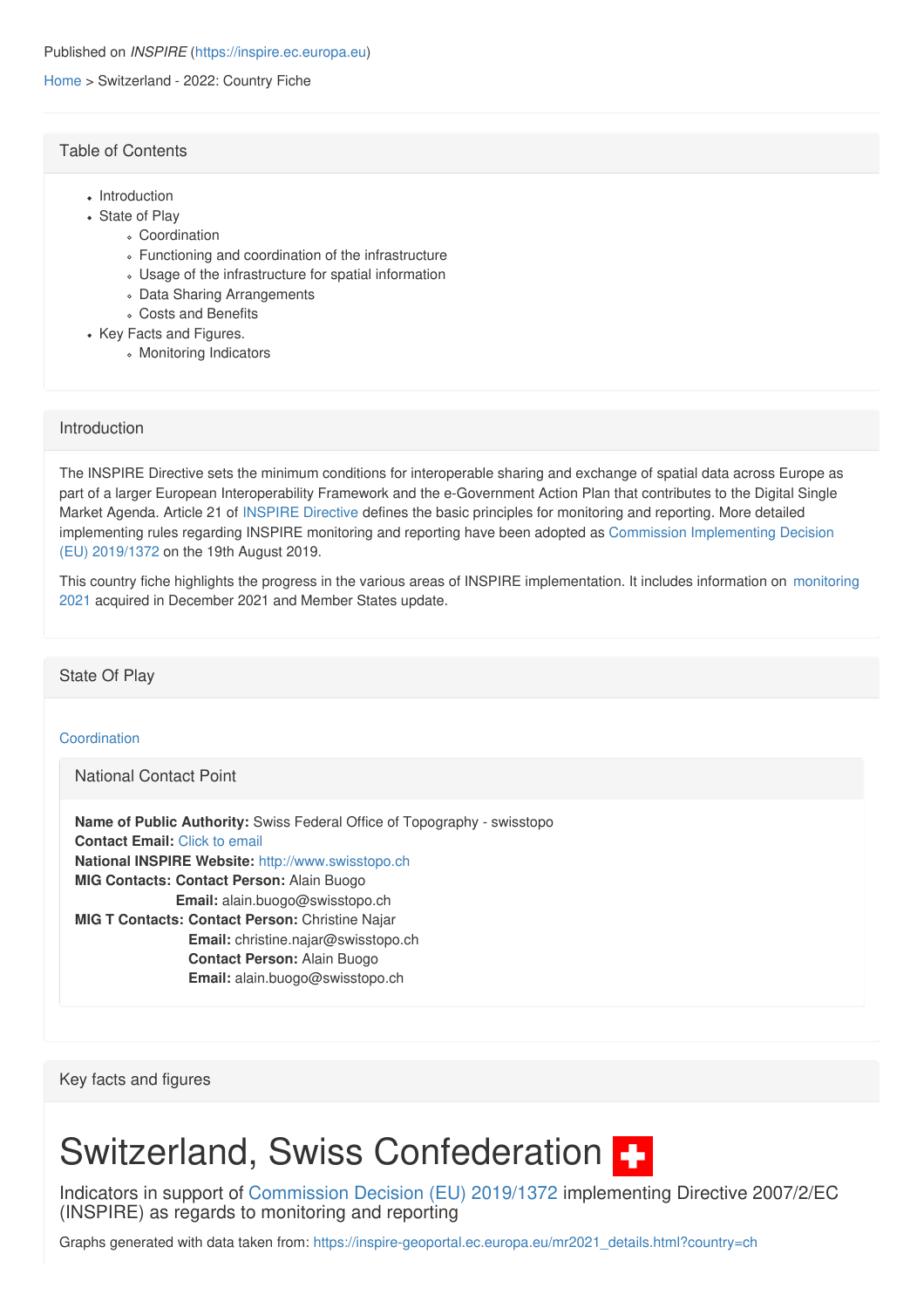## Endpoint: *INSPIRE-7a076b28-098b-11e7-9a72-52540023a883*







| Indicator        | <b>Definition</b>                                                                                                                                                                                            |
|------------------|--------------------------------------------------------------------------------------------------------------------------------------------------------------------------------------------------------------|
| <b>ODSi2</b>     | Percentage of spatial data sets that are in conformity with<br>Commission Regulation (EU) No 1089/2010 as regards<br>interoperability of spatial data sets                                                   |
| $\bullet$ DSi2.1 | Percentage of spatial data sets, corresponding to the themes listed<br>in Annex I, that are in conformity with Commission Regulation (EU)<br>No 1089/2010 as regards interoperability of spatial data sets   |
| <b>DSi22</b>     | Percentage of spatial data sets, corresponding to the themes listed<br>in Annex II, that are in conformity with Commission Regulation (EU)<br>No 1089/2010 as regards interoperability of spatial data sets  |
| DSi2.3           | Percentage of spatial data sets, corresponding to the themes listed<br>in Annex III, that are in conformity with Commission Regulation (EU)<br>No 1089/2010 as regards interoperability of spatial data sets |